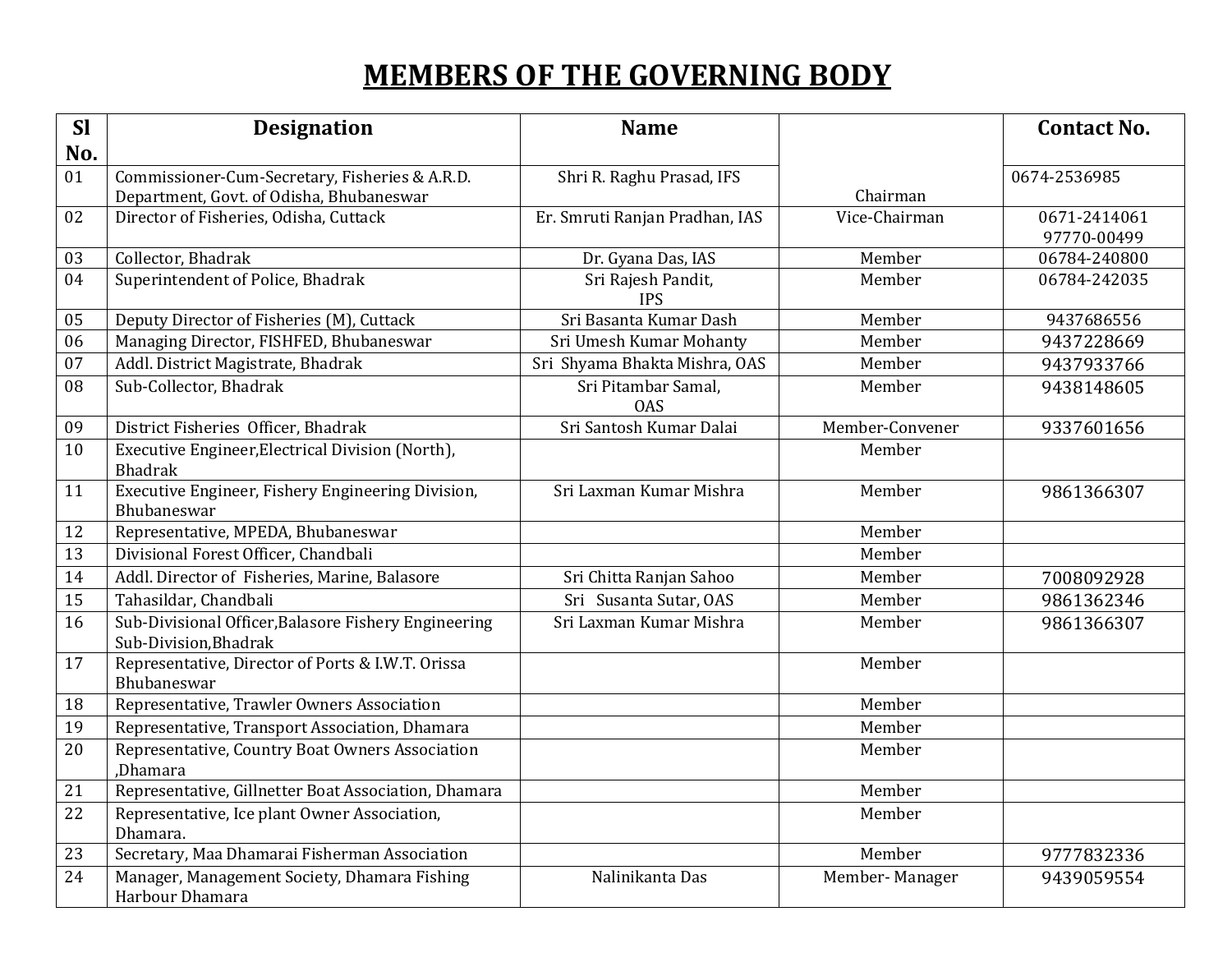# **MEMBERS OF THE EXECUTIVE COMMITTEE**

| <b>Sl</b> | <b>Designation</b>                                   | <b>Name</b>             |                 | <b>Contact No.</b> |
|-----------|------------------------------------------------------|-------------------------|-----------------|--------------------|
| No.       |                                                      |                         |                 |                    |
| 01        | Sub-Collector, Bhadrak                               | Sri Pitambar Samal,     | Chairman        | 9438148605         |
|           |                                                      | 0AS                     |                 |                    |
| 02        | Deputy Director of Fisheries (M) Cuttack             | Sri Basanta Kumar Dash  | Member          | 9437686556         |
| 03        | District Fisheries Officer, Bhadrak & Secretary      | Sri Santosh Kumar Dalai | Member-Convener | 9337601656         |
|           | <b>MSDFH</b>                                         |                         |                 |                    |
| 04        | Sub-Divisional Officer, Balasore Fishery Engineering | Sri Laxman Kumar Mishra | Member          | 9861366307         |
|           | Sub-Division, Bhadrak                                |                         |                 |                    |
| 05        | Tahasildar, Chandbali                                | Sri Susanta Sutar, OAS  | Member          | 9861362346         |
| 06        | Representative, Trawler Owners Association           |                         | Member          |                    |
| 07        | Representative, Traditional Boat Owners Association, |                         | Member          |                    |
|           | Dhamara                                              |                         |                 |                    |
| 08        | Manager, Management Society, Dhamara Fishing         | Nalinikanta Das         | Member          | 9439059554         |
|           | Harbour Dhamara                                      |                         |                 |                    |

### **Persons deployed at Office of the Manager, Management Society, Dhamara Fishing Harbour, Dhamara from Fisheries & ARD Department**

| Sl.<br>No. | <b>Name of the Employee</b> | Date of Joining<br>at DFH | <b>Qualification</b> | <b>Designation</b> | pay/month           | <b>Nature of duty</b><br>assigned |
|------------|-----------------------------|---------------------------|----------------------|--------------------|---------------------|-----------------------------------|
|            | ر ک                         |                           |                      | (5)                | (6)                 |                                   |
| 01.        | Nalinikanta Das,            | 03.08.2019                | B.F.Sc., PGDAEM,     | A.F.O.             | Paid from Deptt. Of | Manager                           |
|            |                             |                           | <b>PGDM</b>          |                    | Fisheries & A.R.D., |                                   |
| 02         | Ajay Kumar Behera,          | 19.06.2015                | $+2$ Science         | J.F.T.A.           | Govt. of Odisha     | Asst. Manager                     |

Sd/- Santosh Kumar Dalai

 **District Fisheries Officer, Bhadrak & Secretary, Management Society, Dhamara Fishing Harbour, Dhamara**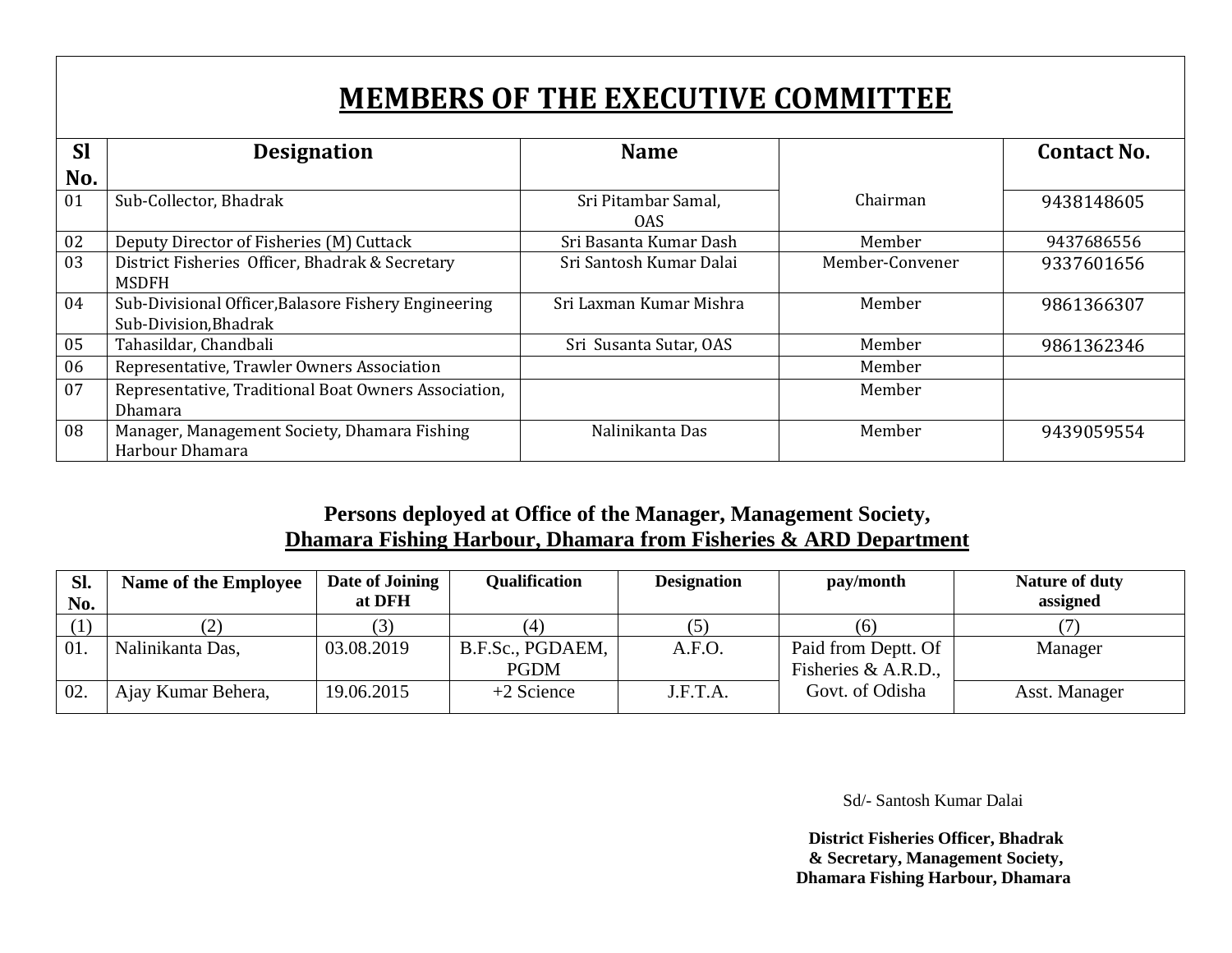#### **DETAILS STATEMENT OF THIRTEEN CONTRACTUAL EMPLOYEES DEPLOYED & TRANSFERRED FROM COMMERCE & TRANSPORT (COMMERCE) DEPARTMENT T0 FISHERIES & ARD. DEPARTMENT IN 2009.**

| Sl.<br>No.   | Name of the Employee                             | Date of<br><b>Birth</b> | Date of<br>Appointment<br>in Commerce<br>& Transport<br>(Commerce)<br><b>Department</b> | <b>Qualification</b>         | <b>Designation</b>          | Date of<br>joining<br>under<br><b>D.F.O.</b><br><b>Bhadrak</b> | Consolidated<br>pay/month<br>$(\overline{\text{INR}})$ | Nature of duty<br>assigned                                                           |
|--------------|--------------------------------------------------|-------------------------|-----------------------------------------------------------------------------------------|------------------------------|-----------------------------|----------------------------------------------------------------|--------------------------------------------------------|--------------------------------------------------------------------------------------|
| $\mathbf{1}$ | $\overline{2}$                                   | 3 <sup>1</sup>          |                                                                                         | 5                            | 6                           | $\overline{7}$                                                 | 8.                                                     | 9.                                                                                   |
| 01.          | Sri Gajendra Rout<br>Mob. No. 9556658832         | 10.05.1971              | 01.01.1992                                                                              | H.S.C                        | <b>Collection Asst.</b>     | 01.12.2009                                                     | 11,827.00                                              | Asst. of Stock & Store                                                               |
| 02.          | Sri Bijaya Kumar Panda<br>Mob. No. 8895801661    | 06.07.1962              | 01.12.1984                                                                              | Plucked Matric with<br>I.T.I | Pipe Fitter                 | 01.12.2009                                                     | 11,827.00                                              | Maintenance ,operation of<br>water supply system                                     |
| 03.          | Sri Meghamal Mallick<br>Mob. No. 9776596591      | 06.02.1970              | 01.01.1991                                                                              | H.S.C                        | <b>Collection Asst.</b>     | 01.12.2009                                                     | 11,827.00                                              | Bill Clerk & Collection of<br>Revenue                                                |
| 04.          | Sri Prafulla Kumar Mishra<br>Mob. No. 9583603098 | 20.06.1967              | 01.01.1991                                                                              | Class-IX                     | <b>Collection Moharir</b>   | 01.12.2009                                                     | 11,827.00                                              | Revenue Collection                                                                   |
| 05.          | Sri Nirakar Mohalick<br>Mob. No. 9438454975      | 22.07.1967              | 01.05.1991                                                                              | Class-IX                     | <b>Collection Moharir</b>   | 01.12.2009                                                     | 11,827.00                                              | $-do-$                                                                               |
| 06.          | Smt.Hemalata Behera<br>Mob. No. 9556892530       | 10.03.1963              | 01.10.1984                                                                              | Class-IX                     | Attendant                   | 01.12.2009                                                     | 11,827.00                                              | Issue / Despatch & Diary                                                             |
| 07.          | Sri Siba Charan Lenka<br>Mob. No. 9437361205     | 02.01.1967              | 01.05.1985                                                                              | Class-IX                     | Electrician                 | 01.12.2009                                                     | 11,827.00                                              | Meter reading, maintenance<br>of electric appliances                                 |
| 08.          | Sri Dinabandhu Sethi<br>Mob. No. 8895738556      | 12.10.1962              | 01.05.1991                                                                              | Class-IX                     | <b>Collection Moharir</b>   | 01.12.2009                                                     | 11,827.00                                              | Revenue collection                                                                   |
| 09.          | Sri Bhajahari Biswal<br>Mob. No. 9668356134      | 20.02.1967              | 01.03.1986                                                                              | Class-V                      | Helper (Dry<br>Dock Yard)   | 01.12.2009                                                     | 11,827.00                                              | Assistant boat lifting to the<br>repair track & other works<br>as required by MSDFH. |
| 10.          | Sri Padmanav Biswal<br>Mob. No. 9658886272       | 12.06.1967              | 03.02.1986                                                                              | Class-V                      | - Helper (Dry<br>Dock Yard) | 01.12.2009                                                     | 11,827.00                                              | $-do-$                                                                               |
| 11.          | Sri Sukumar Sethi<br>Mob. No. 9556979125         | 01.12.1966              | 01.02.1985                                                                              | Class-VIII                   | Helper (Dry<br>Dock Yard)   | 01.12.2009                                                     | 11,827.00                                              | $-do-$                                                                               |

Sd/- Santosh Kumar Dalai